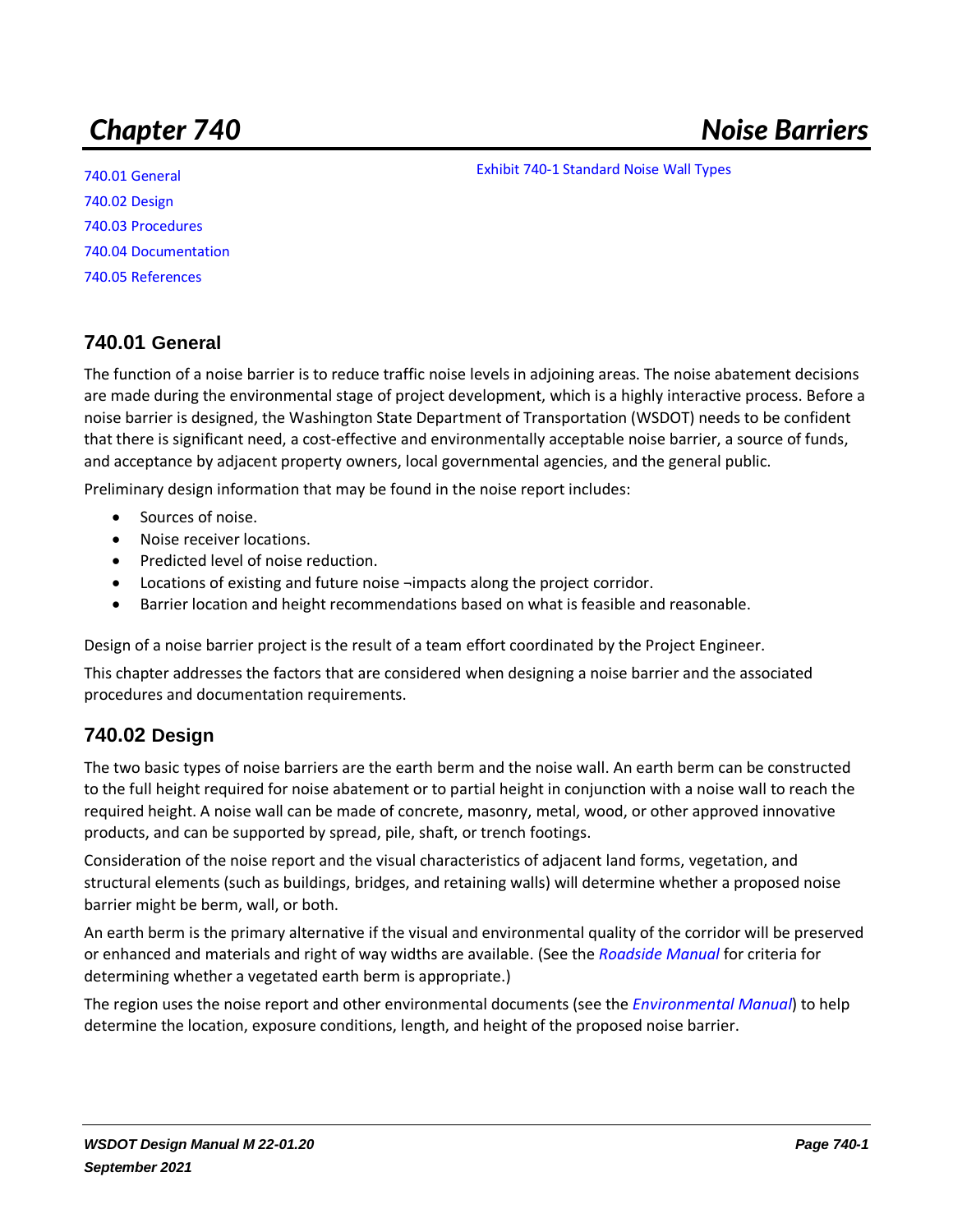To design and locate a noise barrier of any kind, consider the following:

- Desired noise abatement
- Future right of way needs
- Cost and constructability
- Neighborhood character
- Visual character and quality of the corridor
- Future maintenance of the noise barrier and the whole right of way
- Wind
- Supporting soil
- Earthquakes
- Groundwater
- Existing drainage systems and water courses
- Exposure to vehicular impacts
- Potential for vandalism
- Existing vegetation and roadside restoration required
- Access for maintenance equipment and enforcement, traffic service, and emergency vehicles
- Access to fire hydrants from both sides
- Pedestrian and bicycle access
- Available and attainable width of right of way for berms
- Aesthetic and structural characteristics of available wall designs
- Visual compatibility of each wall design with other transportation structures within the corridor
- Construction limits for footings
- Locations of existing survey monuments
- Access to and maintenance of right of way behind a wall, including drainage structures
- Use of right of way and wall by adjacent property owners
- Drainage and highway runoff
- Drainage from adjacent land
- Existing utilities and objects to relocate or remove
- Water and electricity needs, sources, and access points

Avoid objects such as bridge columns, light fixtures, or sign supports that protrude and may present a potential for snagging vehicles.

# *740.02(1) Earth Berm*

Berm slopes are a function of the material used, the attainable right of way width, and the desired visual quality. Slopes steeper than 2H:1V (3H:1V for mowing) are not recommended. Design the end of the berm with a lead-in slope of 10H:1V and curve it toward the right of way line.

Refer to the *[Roadside](http://www.wsdot.wa.gov/Publications/Manuals/M25-30.htm) Manual* for guidance regarding vegetation on berms.

#### *740.02(2) Noise Wall*

When feasible, to encourage competitive bidding, include several alternate noise wall designs in the contract and permit the contractor to submit alternate designs under the value engineering specification.

There are noise wall designs in the *[Standard](http://www.wsdot.wa.gov/Publications/Manuals/M21-01.htm) Plans*. Additional designs are in various stages of development to become standard plans.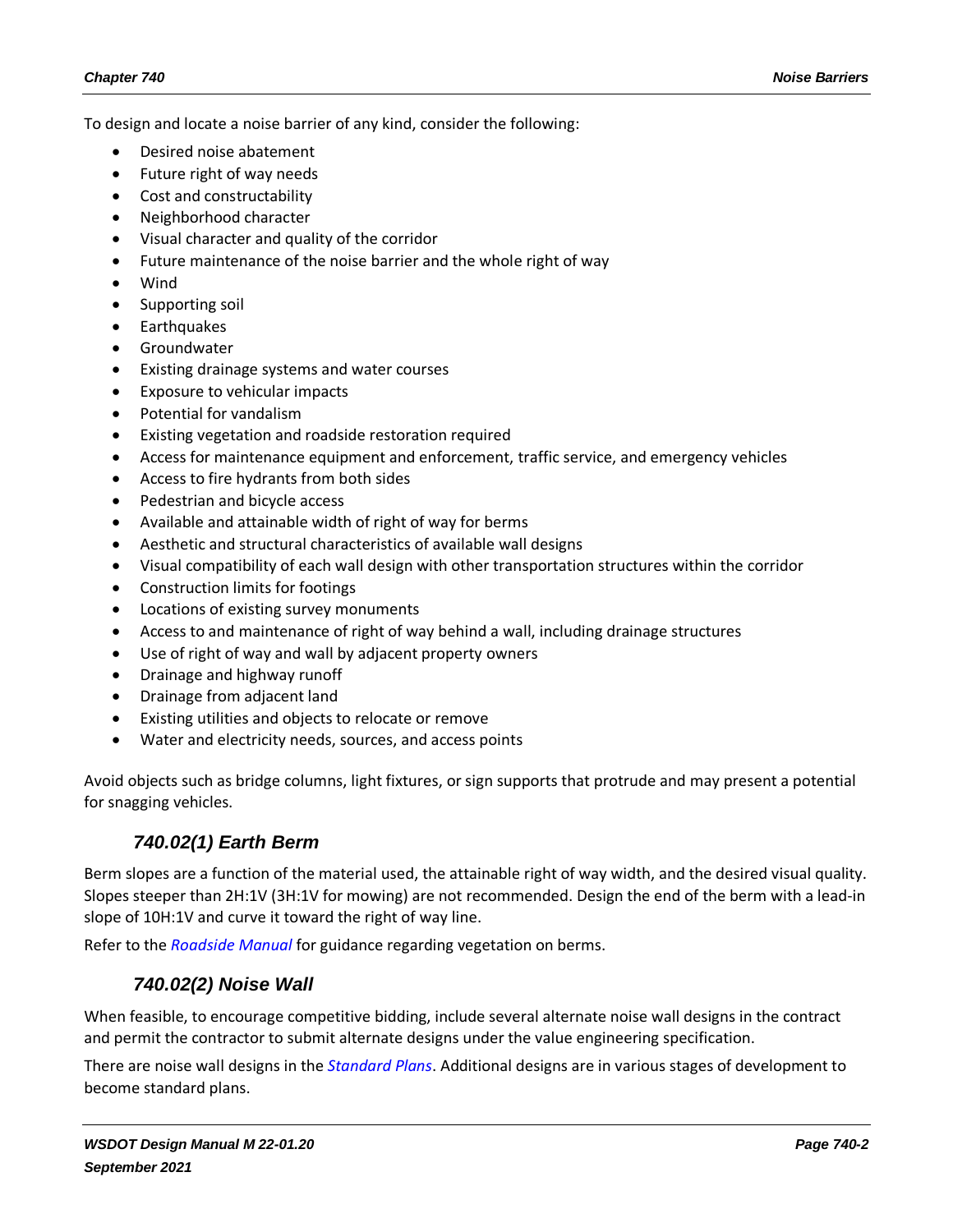The draft-standard design sheets and other preapproved plans are available from the Headquarters (HQ) Bridge and Structures Office. The HQ Bridge and Structures Office also works with the regions to facilitate the use of other designs as bidding options.

When a noise wall has ground elevations that are independent of the roadway elevations, a survey of ground breaks (or cross sections at 25 foot intervals) along the entire length of the wall is needed for evaluation of constructability and to assure accurate determination of panel heights.

Size of openings (whether lapped, door, or gated) depends on the intended users. Agencies such as the local fire department can provide the necessary requirements. Unless an appropriate standard plan is available, such openings are designed and detailed for the project.

When a noise wall is inside the Design Clear Zone, design its horizontal and vertical (ground elevation) alignment as if it were a rigid concrete traffic barrier. (See Chapter 1610 for maximum flare rates.) See Chapter 1600 for more information about Design Clear Zone.

Provide a traffic barrier when a new noise wall is constructed within the Design Clear Zone. Installation of a traffic barrier is optional for a new wall when an existing wall is being extended (or the existing wall may be retrofitted with a barrier for continuity). For flare rates and approach slopes for concrete barriers, see Chapter 1610. Noise walls that provide a traffic barrier integrated in the design are available. Contact HQ Design for more information.

To designate a standard noise wall, select the appropriate general special provisions (GSPs) and state the standard plan number, type, and foundation type.

Wall type is a function of exposure and wind speed (see [Exhibit 740-1\)](#page-2-0).

A geotechnical report identifying the angle of internal friction "f" and the allowable bearing pressure is needed for selection of a standard foundation. The standard spread footing designs require an allowable bearing pressure of 1 Tsf (Ton per square foot). The standard trench and shaft footing designs require an "f" of at least 32° for D1 and 38° for D2.

A special design of the substructure is required for noise walls on substandard soil, where winds exceed 90 mph, and for exposures other than B1 and B2 as defined in [Exhibit 740-1.](#page-2-0)

For maintenance of the surface of a tall wall (10 feet or more), consider harness tie offs for the fall protection required by the Department of Labor and Industries.

#### <span id="page-2-0"></span>**Exhibit 740-1 Standard Noise Wall Types**

|            | <b>Exposure</b> |        |           |        |                  |
|------------|-----------------|--------|-----------|--------|------------------|
|            | Β1              |        | <b>B2</b> |        |                  |
| Wind Speed | 80 mph          | 90 mph | 80 mph    | 90 mph |                  |
| Wall Type  |                 | В      |           |        | Special Design * |

Wind speed is according to Figure 1-2.1.2.A of the (AASHTO) Guide Specifications for Structural Design of Sound Barriers. Assume the wind to be perpendicular to the wall on both sides and design for the most exposed side.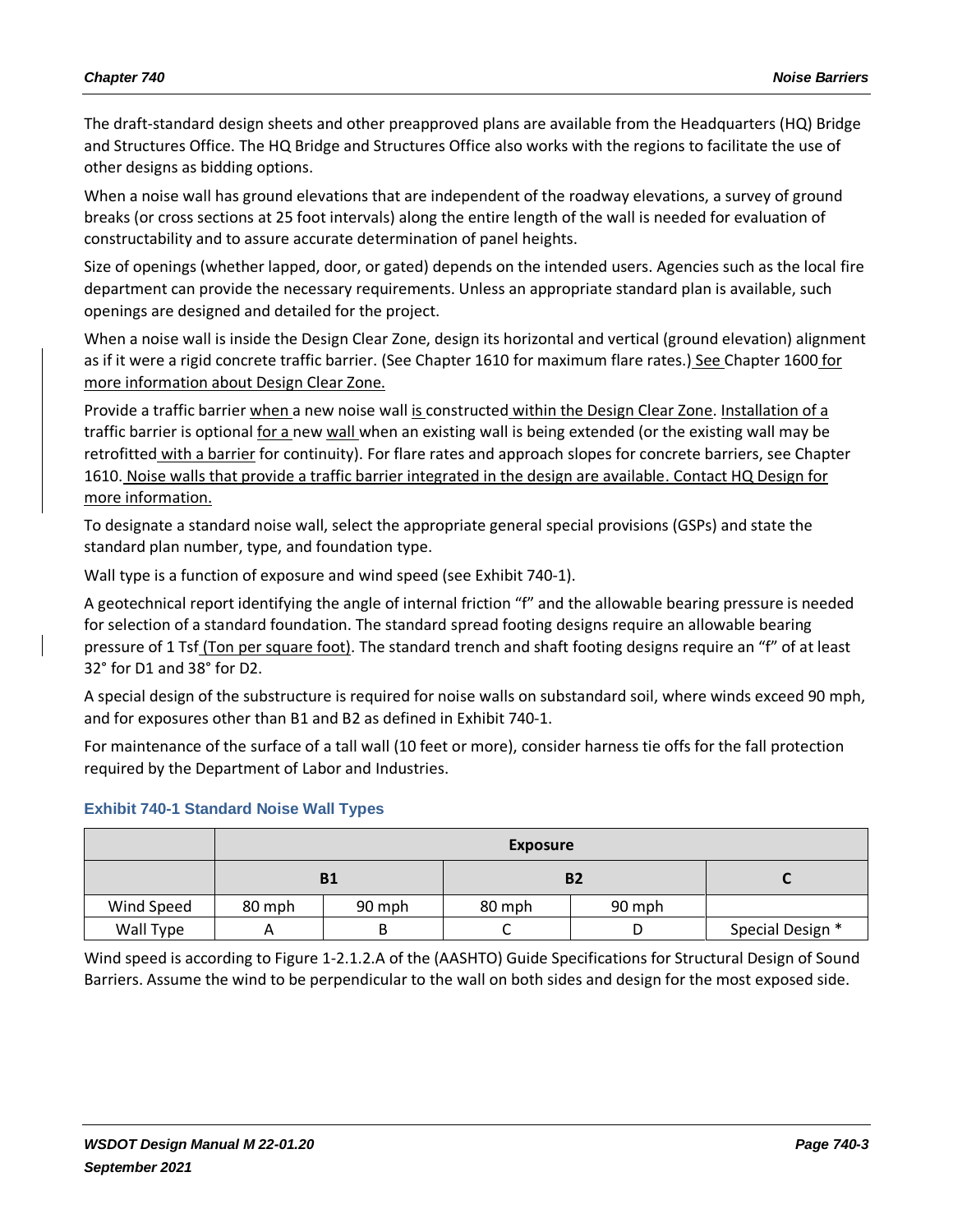Exposure is determined by the nature of the immediately adjacent ground surface and the extension of a plane at the adjacent ground surface elevation for 1500 feet to either side of the noise wall:

- Exposure B1 = Urban and suburban areas with numerous closely spaced obstructions having the size of single-family or larger dwellings that prevail in the upwind direction from the noise barrier for a distance of at least 1,500 feet.
- Exposure B2 = Urban and suburban areas with more open terrain not meeting the requirements of Exposure B1.
- Exposure C = Open terrain with scattered obstructions that includes flat, open country, grasslands, and elevated terrain.

\*For a noise wall with Exposure C, on a bridge or overpass or at the top of a slope, consult the HQ Bridge and Structures Office, as a special design will probably be necessary.

# <span id="page-3-0"></span>**740.03 Procedures**

The noise unit notifies the Project Engineer's Office when a noise barrier is recommended in the noise report.

The Project Engineer's Office is responsible for interdisciplinary teams, consultation, and coordination with the public, noise specialists, maintenance, construction, region Landscape Architecture Office (or the HQ Roadside and Site Development Section), right of way personnel, Materials Laboratory, State Bridge and Structures Architect, HQ Bridge and Structures Office, CAE Support Team, HQ Development Services & Access Manager, consultants, and many others.

If a noise wall is contemplated, the region evaluates the soils (see Chapter 610 and Chapter 710) and obtains a list of acceptable wall design options. The list is obtained by sending information pertaining to soils and drainage conditions, alignment, and height of the proposed wall to the State Bridge and Structures Architect.

If a vegetated earth berm is considered, see the [Roadside](http://www.wsdot.wa.gov/Publications/Manuals/M25-30.htm) Manual for procedures.

The State Bridge and Structures Architect coordinates with the HQ Bridge and Structures Office, HQ Hydraulics Section, HQ Geotechnical Office, and the region to provide a list of acceptable standard, draft-standard, and preapproved proprietary noise wall designs, materials, and finishes that are compatible with existing visual elements of the corridor. Only wall designs from this list may be considered as alternatives. Limit design visualizations of the highway side of proposed walls (available from the CAE Support Team in Olympia) to options from this list. The visual elements of the private property side of a wall are the responsibility of the region unless addressed in the environmental documents.

After the noise report is completed, any changes to the ¬dimensions or location of a noise barrier must be reviewed by the appropriate noise unit to determine the impacts of the changes on noise abatement.

On limited access highways, coordinate any opening in a wall or fence (for pedestrians or vehicles) with the HQ Development Services & Access Manager and obtain approval from the Director & State Design Engineer, Development Division.

On nonlimited access highways, an access connection permit is required for any opening (approach) in a wall or fence.

The HQ Bridge and Structures Office provides special substructure designs to the regions upon request; reviews contract design data related to standard, draft-standard, and preapproved designs; and reviews plans and calculations that have been prepared by others (see Chapter 710).